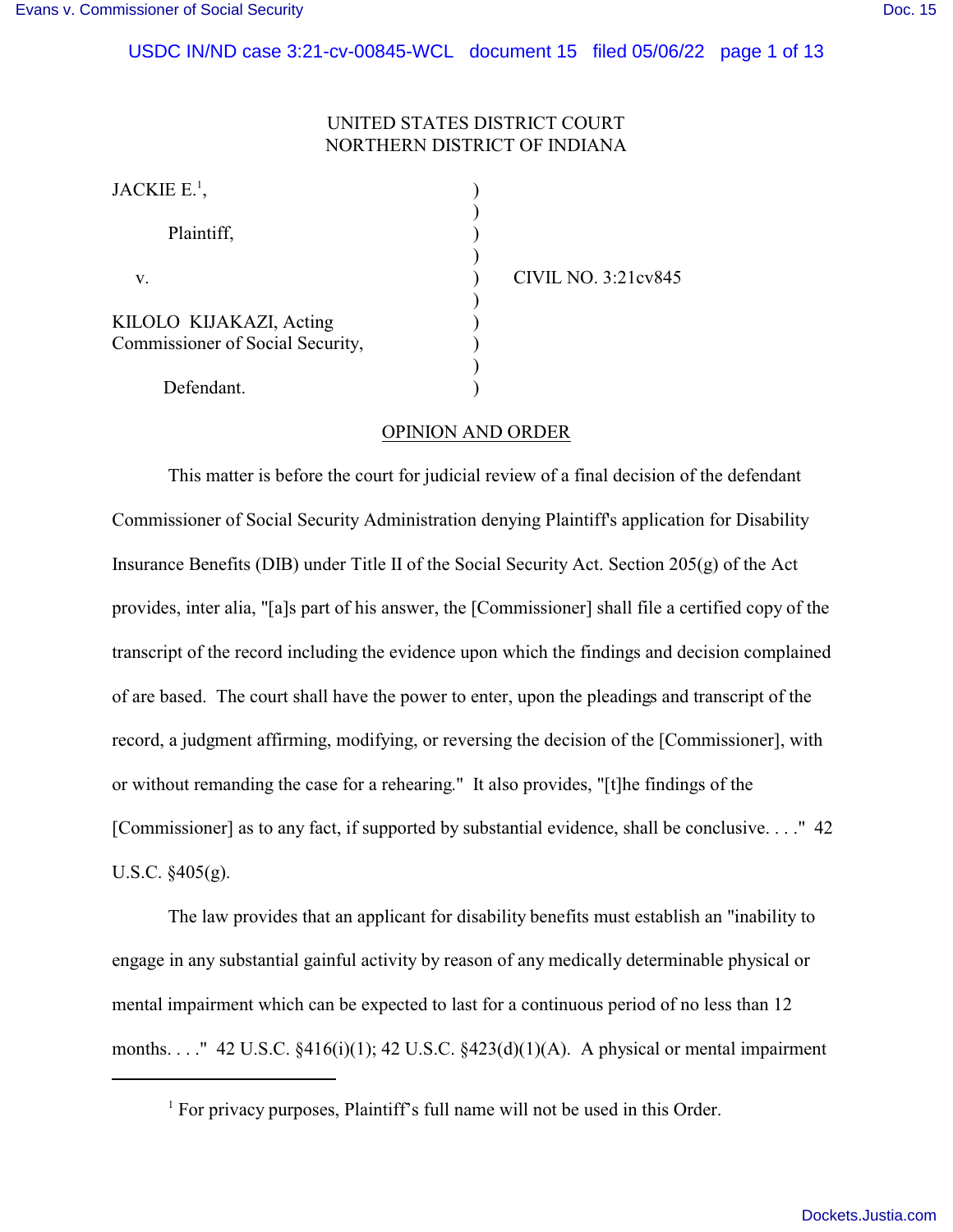is "an impairment that results from anatomical, physiological, or psychological abnormalities which are demonstrable by medically acceptable clinical and laboratory diagnostic techniques." 42 U.S.C. §423(d)(3). It is not enough for a plaintiff to establish that an impairment exists. It must be shown that the impairment is severe enough to preclude the plaintiff from engaging in substantial gainful activity. *Gotshaw v. Ribicoff*, 307 F.2d 840 (7th Cir. 1962), cert. denied, 372 U.S. 945 (1963); *Garcia v. Califano*, 463 F.Supp. 1098 (N.D.Ill. 1979). It is well established that the burden of proving entitlement to disability insurance benefits is on the plaintiff*. See Jeralds v. Richardson*, 445 F.2d 36 (7th Cir. 1971); *Kutchman v. Cohen*, 425 F.2d 20 (7th Cir. 1970).

Given the foregoing framework, "[t]he question before [this court] is whether the record as a whole contains substantial evidence to support the [Commissioner's] findings." *Garfield v. Schweiker*, 732 F.2d 605, 607 (7th Cir. 1984) citing *Whitney v. Schweiker*, 695 F.2d 784, 786 (7th Cir. 1982); 42 U.S.C. §405(g). "Substantial evidence is defined as 'more than a mere scintilla. It means such relevant evidence as a reasonable mind might accept as adequate to support a conclusion.'" *Rhoderick v. Heckler*, 737 F.2d 714, 715 (7th Cir. 1984) quoting *Richardson v. Perales*, 402 U.S. 389, 401, 91 S.Ct. 1410, 1427 (1971); *see Allen v. Weinberger*, 552 F.2d 781, 784 (7th Cir. 1977). "If the record contains such support [it] must [be] affirmed, 42 U.S.C. §405(g), unless there has been an error of law." *Garfield*, *supra* at 607; *see also Schnoll v. Harris*, 636 F.2d 1146, 1150 (7th Cir. 1980).

In the present matter, after a hearing, the Administrative Law Judge ("ALJ") made the following findings:

1. The claimant meets the insured status requirements of the Social Security Act through December 31, 2024.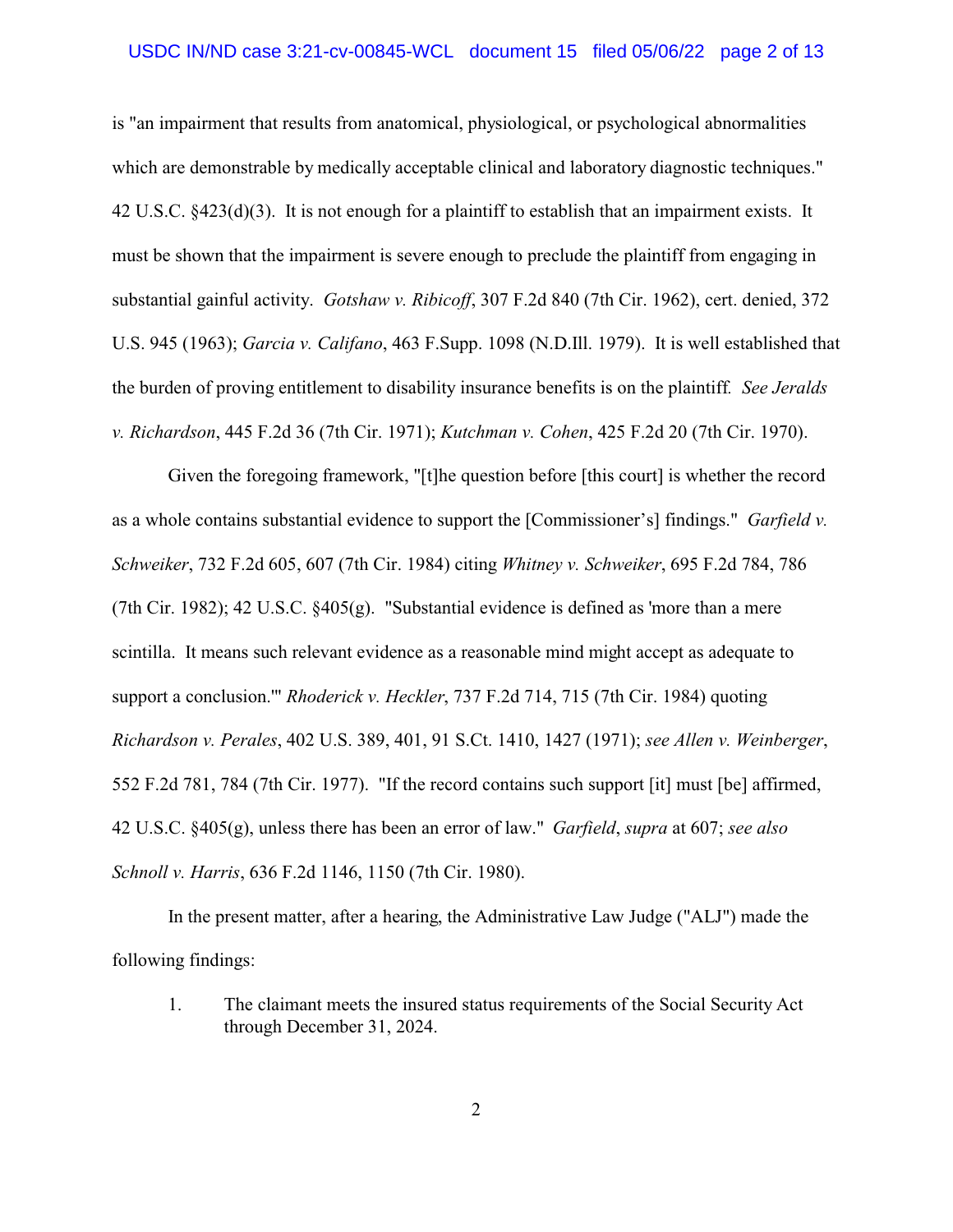- 2. The claimant has not engaged in substantial gainful activity since October 31, 2019, the alleged onset date (20 CFR 404.1571 *et seq*.).
- 3. The claimant has the following medically determinable impairments: history of left breast cancer stage II ER/PR negative/HER-2 positive in 2002 followed by Cytoxan, Taxotere and DCIS. She had Stage 0 right DCIS breast cancer in March 2018 requiring biopsy, pathology and mastectomy by May 2018. She had seromucinous borderline tumor in October 2018 followed by six months of treatment with six months of side effects only. She had acute medical anxiety, acute colitis, high cholesterol, acute high blood pressure, diabetes mellitus II, mild hyperinflation of the lungs in January 2021, hepatic steatosis and hepatomegaly, severe episode of recurrent major depressive disorder, reported arthritis, non-intractable and unspecified migraines, hyperlipidemia, benign hypertension, history of infected abdominal wall mesh, "minimal" and "mild" degenerative changes of the right shoulder (20 CFR 404.1521 *et seq*.).
- 4. The claimant does not have an impairment or combination of impairments that has significantly limited (or is expected to significantly limit) the ability to perform basic work-related activities for 12 consecutive months; therefore, the claimant does not have a severe impairment or combination of impairments (20 CFR 404.1521 *et seq*.).
- 5. The claimant has not been under a disability, as defined in the Social Security Act, from October 31, 2019, through the date of this decision  $(20 \text{ CFR } 404.1520(c))$ .

(Tr. 14-21).

Based upon these findings, the ALJ determined that Plaintiff was not entitled to benefits,

leading to the present appeal.

Plaintiff filed her opening brief on February 21, 2022. On April 6, 2022 the defendant

filed a memorandum in support of the Commissioner's decision to which Plaintiff replied on

April 29, 2022. Upon full review of the record in this cause, this court is of the view that the

Commissioner's decision should be remanded.

A five step test has been established to determine whether a claimant is disabled. *See*

*Singleton v. Bowen*, 841 F.2d 710, 711 (7th Cir. 1988); *Bowen v. Yuckert*, 107 S.Ct. 2287, 2290-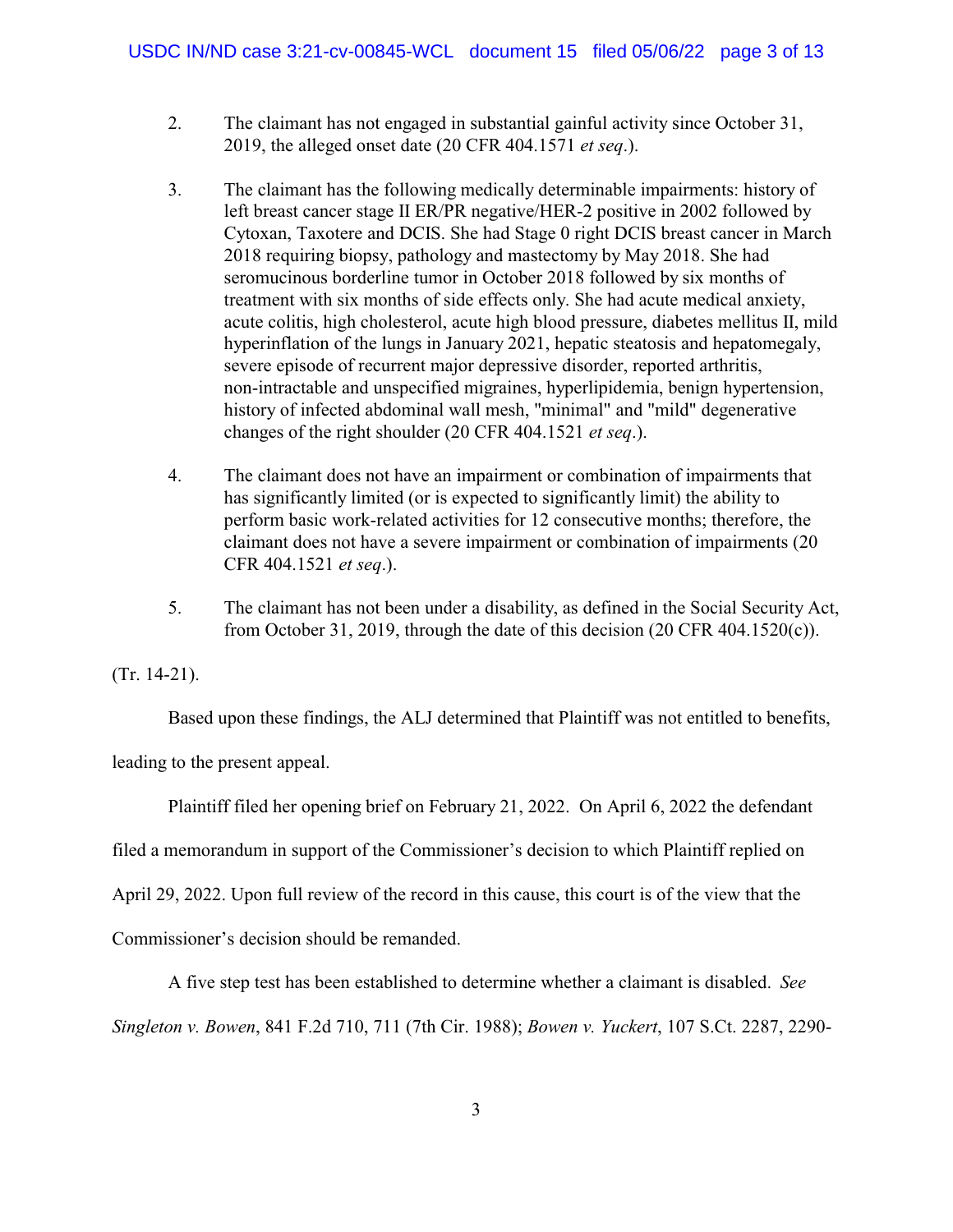#### USDC IN/ND case 3:21-cv-00845-WCL document 15 filed 05/06/22 page 4 of 13

91 (1987). The United States Court of Appeals for the Seventh Circuit has summarized that test as follows:

> The following steps are addressed in order: (1) Is the claimant presently unemployed? (2) Is the claimant's impairment "severe"? (3) Does the impairment meet or exceed one of a list of specific impairments? (4) Is the claimant unable to perform his or her former occupation? (5) Is the claimant unable to perform any other work within the economy? An affirmative answer leads either to the next step or, on steps 3 and 5, to a finding that the claimant is disabled. A negative answer at any point, other than step 3, stops the inquiry and leads to a determination that the claimant is not disabled.

*Nelson v. Bowen*, 855 F.2d 503, 504 n.2 (7th Cir. 1988); *Zalewski v. Heckler*, 760 F.2d 160, 162 n.2 (7th Cir. 1985); accord *Halvorsen v. Heckler*, 743 F.2d 1221 (7th Cir. 1984). In the present case, Step 2 was the determinative inquiry.

Plaintiff was born on February 23, 1961. (Tr. 33). She was fifty-eight years old on her

alleged onset date and considered a person of advanced age. (Tr. 65, 202). 20 C.F.R. §

404.1563(e). On February 23, 2021, Plaintiff turned sixty years old and became a person closely approaching retirement age. *Id*.

Plaintiff had at least a high school education. (Tr. 726). She worked continuously since entering the job market at sixteen years old, until the onset of her disability on October 31, 2019. (Tr. 189-191, 202). Mostly recently, Plaintiff worked as a school janitor for 27 years. (Tr. 292). Plaintiff alleged disability due to metastatic ovarian cancer, history of breast cancer, diabetes, diverticulitis, high blood pressure, high cholesterol, cognitive issues, pain/numbness, nausea/ vomiting, and mood swings. (Tr. 201).

In support of remand, Plaintiff first argues that the ALJ erred in his finding that Plaintiff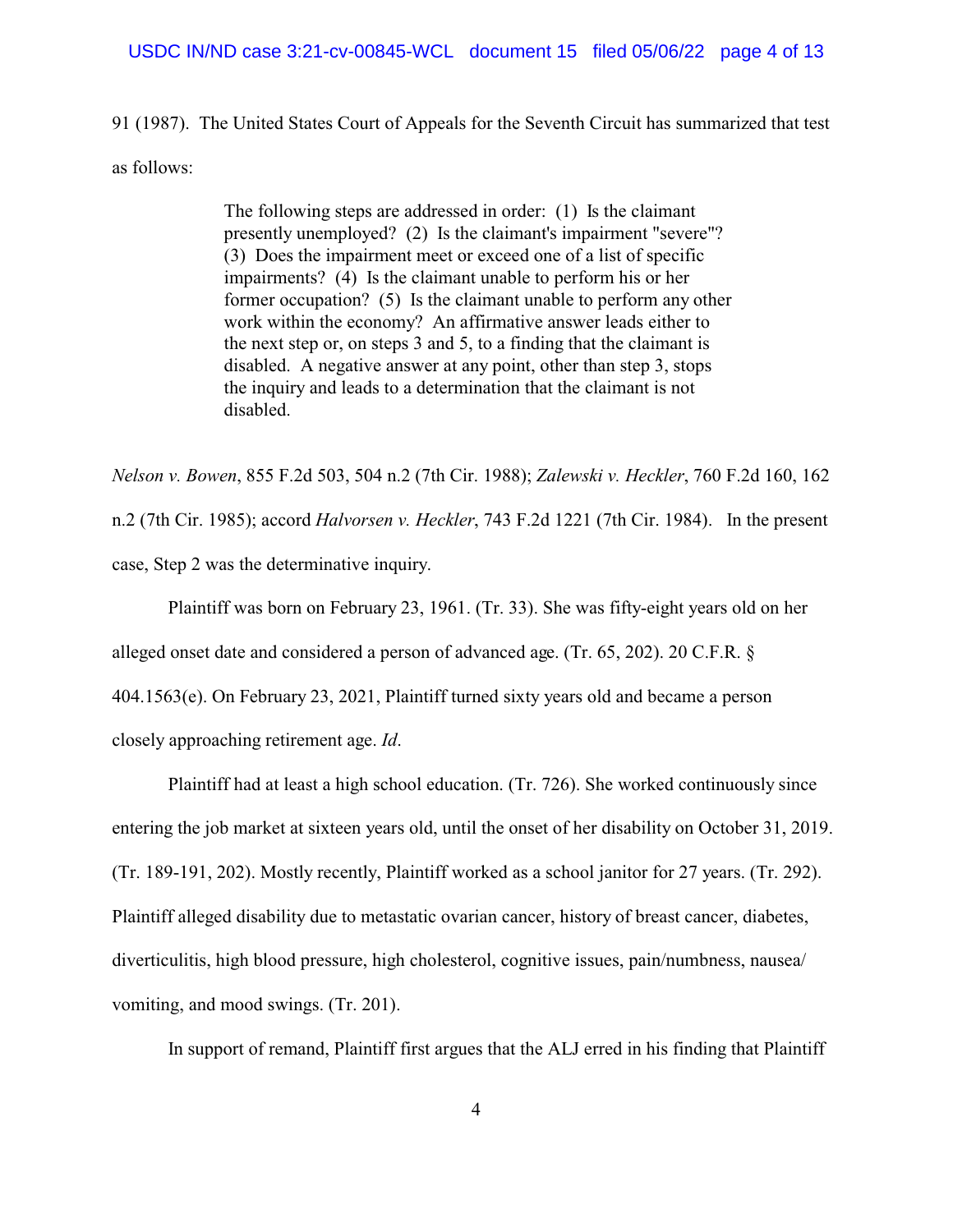had no severe impairments. It is the Commissioner's own policy that severity at step two of the sequential evaluation process is only a *de minimis* screening standard which is satisfied if the claimant shows that the impairment has more than a slight or minimal effect. *See* Social Security Ruling (SSR) 85-28, 1985 WL 56856 (stating that a claimant need only demonstrate something beyond a slight abnormality or combination of abnormalities that have more than a minimal effect on the ability to work). The Supreme Court has stated that a step two severity determination is a "*de minimis*" inquiry. *Bowen v. Yuckert*, 482 U.S. 137, 153-54 (1987). When any doubt exists, a step two determination must be resolved in favor of the claimant. *Id*.; *see also Higgs v. Bowen*, 880 F.2d 860, 862 (6th Cir. 1988); *McCrea v. Comm'r of Soc. Sec*., 370 F.3d 357, 360 (3d Cir. 2004) (stating that it is "the common-sense position that because step two is to be rarely utilized as basis for the denial of benefits . . . [g]reat care should be exercised in applying the not severe impairment concept . . . [because] its invocation is certain to raise a judicial eyebrow") (citations omitted).

The Court of Appeals for the Seventh Circuit has confirmed that severity is a *de minimis* standard. *Madrid v. Astrue*, 2011 WL 528810, at \*2-4 (7th Cir. 2011) (remanding where ALJ found claimant's knee impairment non-severe at step two, despite evidence that it had more than a minimal effect on his ability to perform basic work activity); *see also O'Connor-Spinner v. Colvin*, 832 F.3d 690, 697-98 (7th Cir. 2016) (remanding where ALJ relied on non-examining State Agency opinions to find depression was not severe). Here, however, the ALJ found that Plaintiff's multiple post-treatment impairments arising from multiple cancer diagnoses and surgeries did not meet even the *de minimis* standard for severity.

Plaintiff argues that the ALJ's failure to consider her residual symptoms from treatments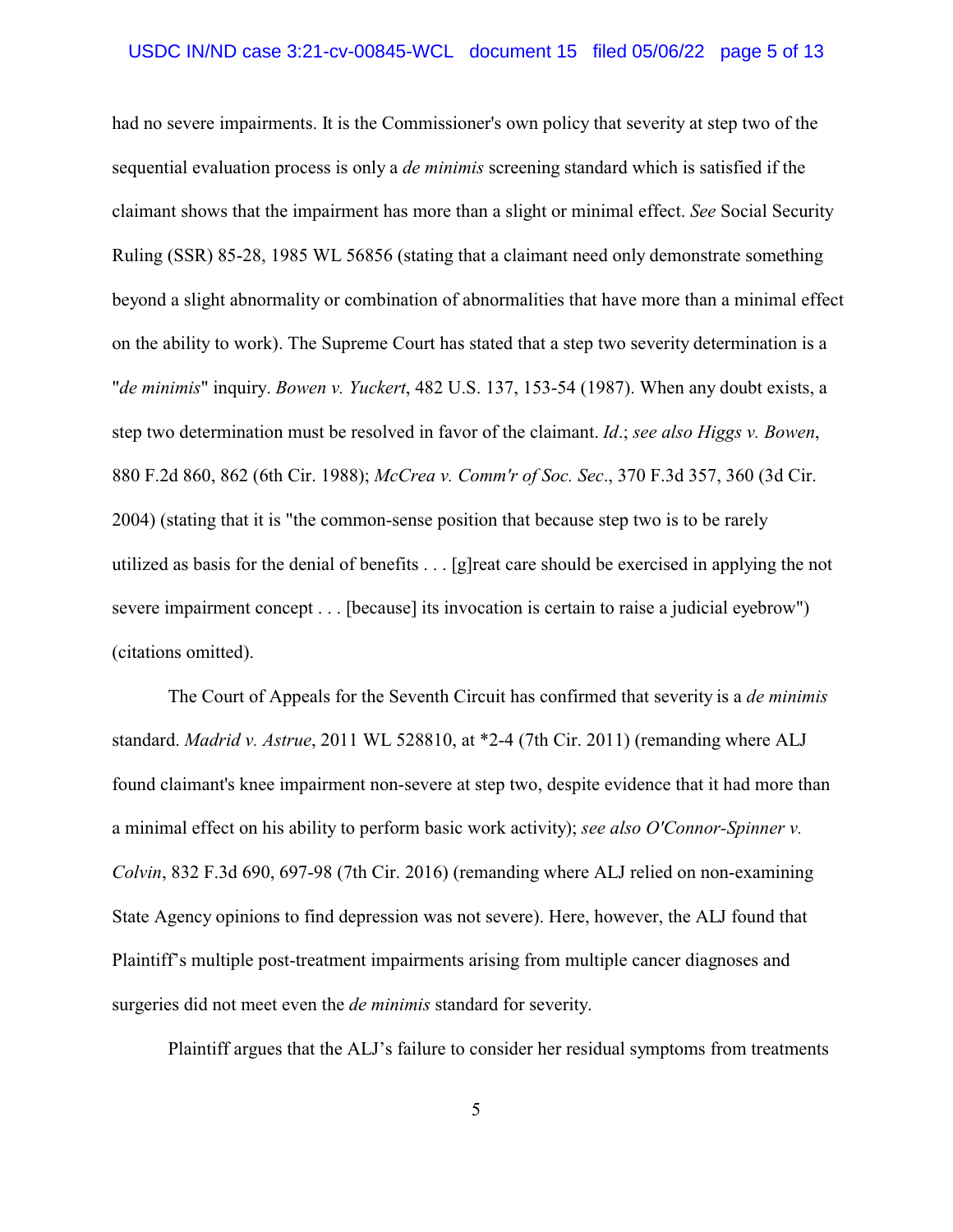#### USDC IN/ND case 3:21-cv-00845-WCL document 15 filed 05/06/22 page 6 of 13

for multiple cancers in combination was in error. An ALJ must consider all of the claimant's impairments in combination: "In determining whether your physical or mental impairments are of sufficient medical severity that such impairment or impairments could be the basis of eligibility under the law, we will consider the combined effect of all of your impairments without regard to whether any such impairment, if considered separately, would be of sufficient severity." 42 U.S.C. § 423(d)(2)(B); *see also* 20 C.F.R §§ 404.1523(c), 404.1545(a)(2); *Johnson v. Sullivan*, 922 F.2d 346, 350 (7th Cir. 1990) (concluding legislatures "by explicitly discussing multiple 'impairments' and 'abnormalities,' recognized that a combination of maladies may constitute a disability).

Plaintiff contends that the ALJ's decision unreasonably assumed that symptoms of cancer are limited to the period of active treatment. Plaintiff points out that cancer is an ongoing illness that requires monitoring and maintenance, and often entails medical interventions that can cause physical and mental limitations lasting far beyond the period of active treatment. In Plaintiff's case, she had been diagnosed with cancer on three separate occasions over the past 20 years. First, she was diagnosed with stage 2 breast cancer in 2002 and underwent a left radical mastectomy followed by chemotherapy and medication maintenance. (Tr. 626). She was again diagnosed with breast cancer in March 2018 and had a right mastectomy that May. (Tr. 561, 572-573). Then, just 5 months later, she was treated in the emergency room for abdominal pain which was eventually diagnosed as bilateral seromucinous ovarian cancer. (Tr. 627). She underwent a multifaceted surgical procedure in December 2018, which included a bilateral salpingo-oophorectomy to remove the ovarian masses. (Tr. 635-637).

Plaintiff notes that, based on her history of multiple cancer diagnoses, she was considered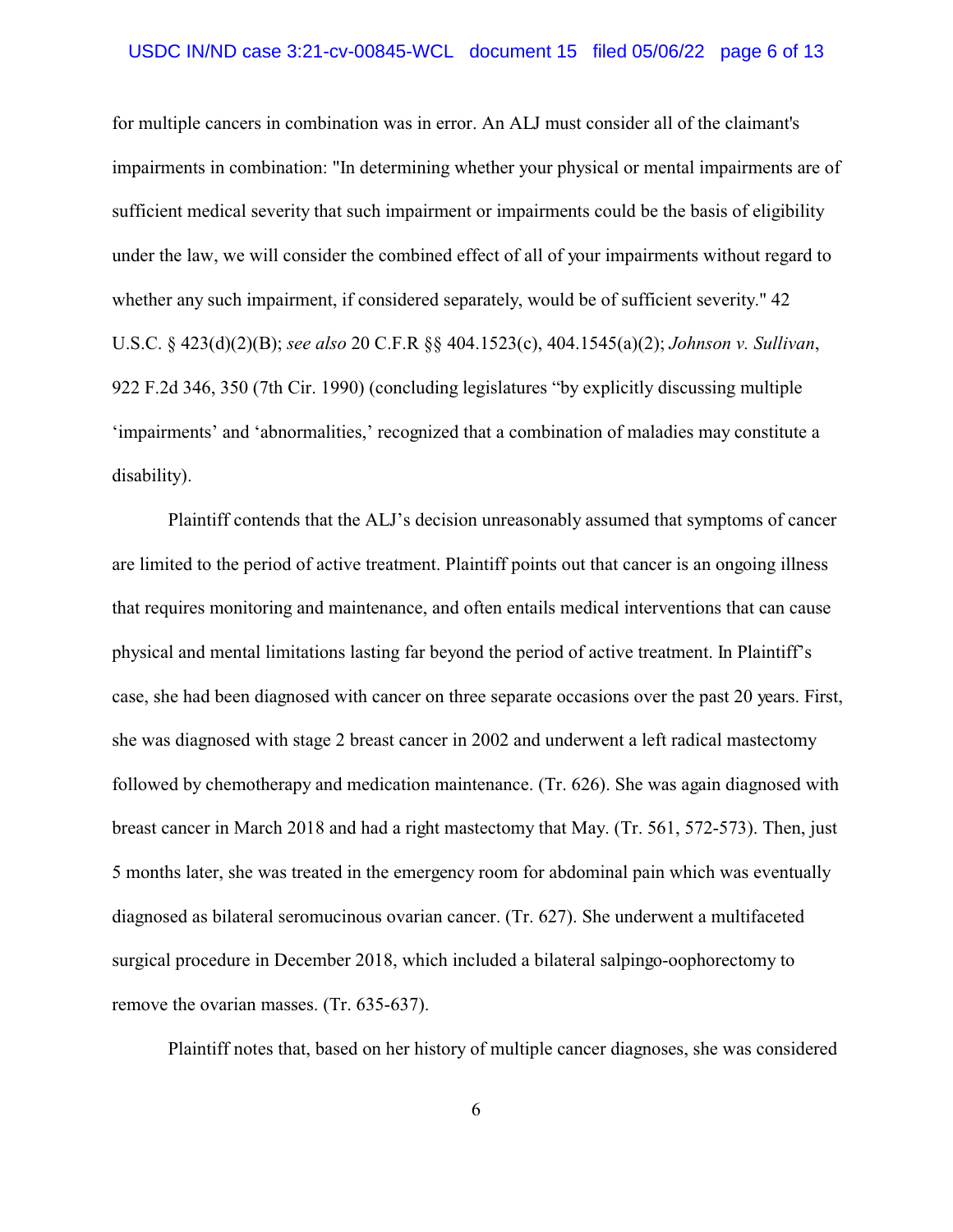a high-risk patient even after her surgery for ovarian cancer. (Tr. 628). She was also considered immunocompromised due to her history of chemotherapy for breast cancer. (Tr. 891). Her doctor required her to have an additional inoculation for the measles when there was an outbreak in the country. *Id*. Meanwhile, she had blood work every three months following her ovarian cancer treatment to ensure her cancer had not returned. (Tr. 678). While genetic testing was normal, in the absence of hereditary mutations, cancer risks are indicated by family history. (Tr. 845). In Plaintiff's case, her mother died of lung cancer at age 54, her father died of leukemia at age 45, and her grandmother died from pancreatic cancer at age 65. (Tr. 808). Thus, Plaintiff continued to take Letrozole, a hormone-based chemotherapy, to keep her cancer in remission. (Tr. 806, 825). However, Letrozole was also causing her to experience many side effects, including nausea, diarrhea, and indigestion. (Tr. 678, 872-875). Despite being free of cancer, Plaintiff's treatments and symptoms were ongoing.

Plaintiff also contends that the mental impact of her cancer history and her status as a high-risk patient was problematic. (Tr. 628). In September 2019, just one month before her alleged onset date, Plaintiff began to complain of some difficulties functioning. (Tr. 880). Symptoms included insomnia, concentration difficulties, diminished interest, excessive worry, fatigue, and feelings of guilt. (Tr. 880). By January 2020, she reported that functioning had become extremely difficult in connection with her chronic illnesses and financial worries. (Tr. 872). She exhibited anxiety, forgetfulness, hopelessness, memory loss, mood swings, poor attention span, and poor concentration. (Tr. 874). These findings were consistent with those of the Agency's consultative examiner, who found Plaintiff to have poor concentration, poor memory, and poor social interactions. (Tr. 658). *See* 20 C.F.R. § 404.1520c(c)(2)(stating that the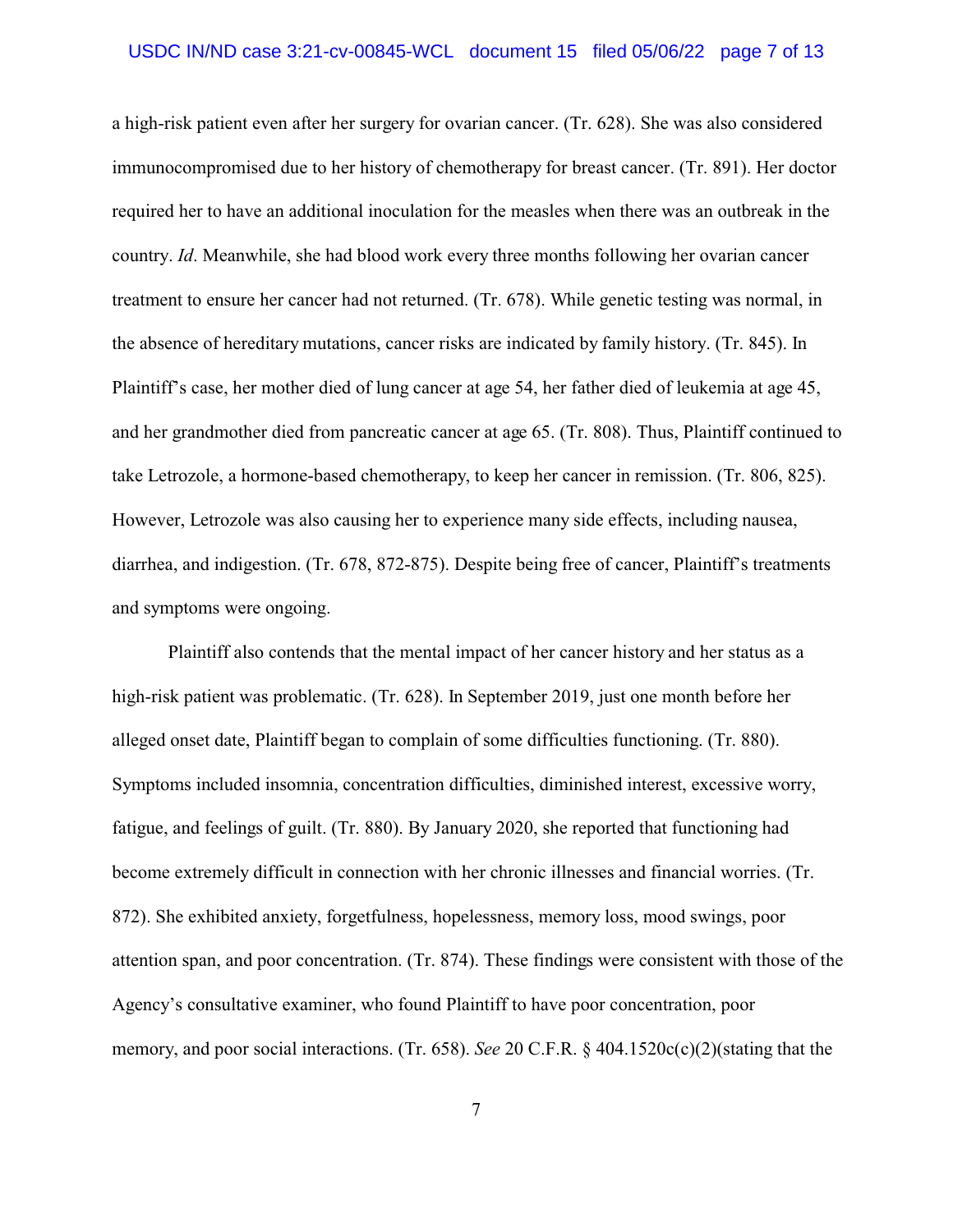#### USDC IN/ND case 3:21-cv-00845-WCL document 15 filed 05/06/22 page 8 of 13

more consistent a medical opinion is with evidence from other medical or non-medical sources, the "more persuasive the medial opinion(s)" will be). Depression screenings (PHQ) also showed severe depression. (Tr. 873, 881). However, the ALJ opined that Plaintiff's mental impairments would only slightly impact her functioning.

Plaintiff argues that the ALJ's finding that Plaintiff's physicians indicated that she had no limitations in her ability to perform work activity was based on a misreading of the evidence. Specifically, the ALJ relied on a medical note supposedly from March 2021 as indicating that Plaintiff's performance status (ECOG rating) was "0" indicating she was capable of being fully active and "able to carry on all pre-disease activities without restriction". (Tr. 18, 20, 21). Plaintiff contends that the note the ALJ was relying upon was not from March 2021, but actually an (incomplete) medical note from January 17, 2019. (Tr. 842). Plaintiff points out that the bottom of the page shows that the record was "electronically signed" by the provider on "1/17/2019." *Id*. Additionally, this partial medical note is a duplicate of medical records obtained from the provider via HIT MER at Exhibit 5F from Goshen Hospital. (Tr. 627). The full medical note from Exhibit 5F shows that this medical limitation was from January 2019 - a full 9 months before Plaintiff even alleged her impairments became disabling. (Tr. 625-628).

The ALJ heavily relied on this mischaracterization of the evidence, as he believed it was dated just before the hearing and he cited to the ECOG rating three separate times in his decision while explaining why he believed Plaintiff had no impairments that affected her ability to work. (Tr 18, 20, 21).

Plaintiff also argues that the ALJ's reliance on Plaintiff's pre-onset work activity in his finding that Plaintiff failed to prove she suffered from any severe impairments was also based on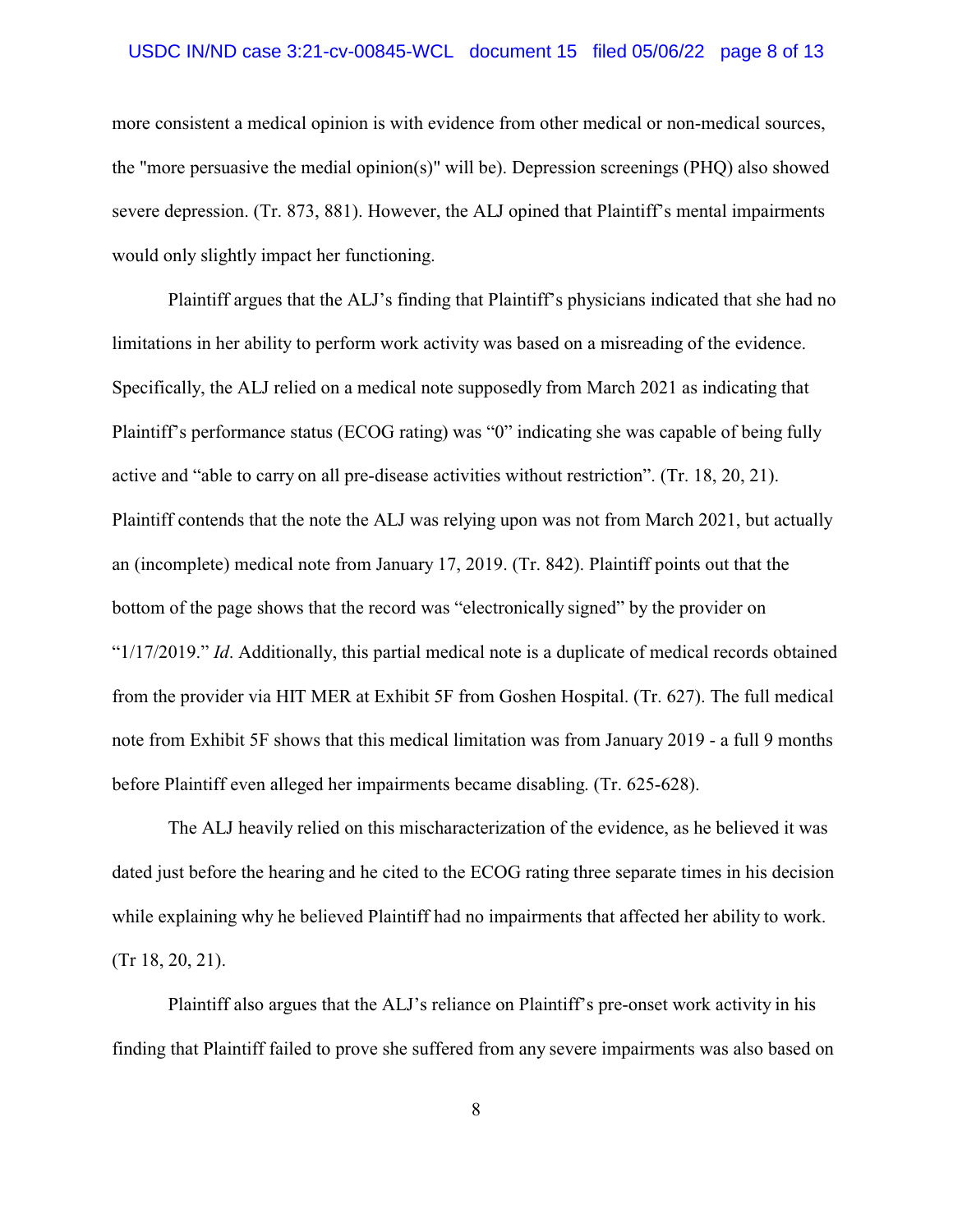legal error. *See* 20 C.F.R. § 404.1520(a)(4). The step two severity determination is reached only if a claimant has not performed substantial gainful work activity; thus a claimant's work activity is irrelevant to determining the severity of her medical impairments. 20 C.F.R.  $\S$  404.1520(a)(4) (i-ii). In fact, the Agency's own regulations state that, "[i]n determining whether you have a disabling impairment, earnings are not considered." 20 C.F.R. § 404.1511(a). They further clarify that an adjudicator "will not consider your age, education, and work experience" when establishing severity at step two of the sequential evaluation process. 20 C.F.R. § 404.1520(c). After step one of the sequential evaluation process, the ALJ's next opportunity to discuss and rely on work activity only arises at step four. 20 C.F.R. § 404.1520(a)(4)(iv). Having not identified a severe impairment, the ALJ never reached step four and could not rely on past work to make his determinations. Thus, Plaintiff's ability to perform work activity before her disability onset date proved nothing in terms of her functional abilities under the Agency's own rules. (Tr. 20-21, 202).

Due to the ALJ's legal errors in the Step Two determination, as discussed above, remand is warranted.

Next, Plaintiff argues that the ALJ failed to develop the record concerning her documented reasons for limited treatment. The Agency has stated that they will not find an individual's symptoms inconsistent with the evidence based on the absence of treatment "without considering possible reasons he or she may not comply with treatment or seek treatment consistent with the degree of his or her complaints." SSR 16-3p, 2016 WL 1119029, at \*8-9. While treatment frequency is relevant to an ALJ's assessment of the case, an adjudicator must consider why an individual has not sought treatment and "explain how [he] considered the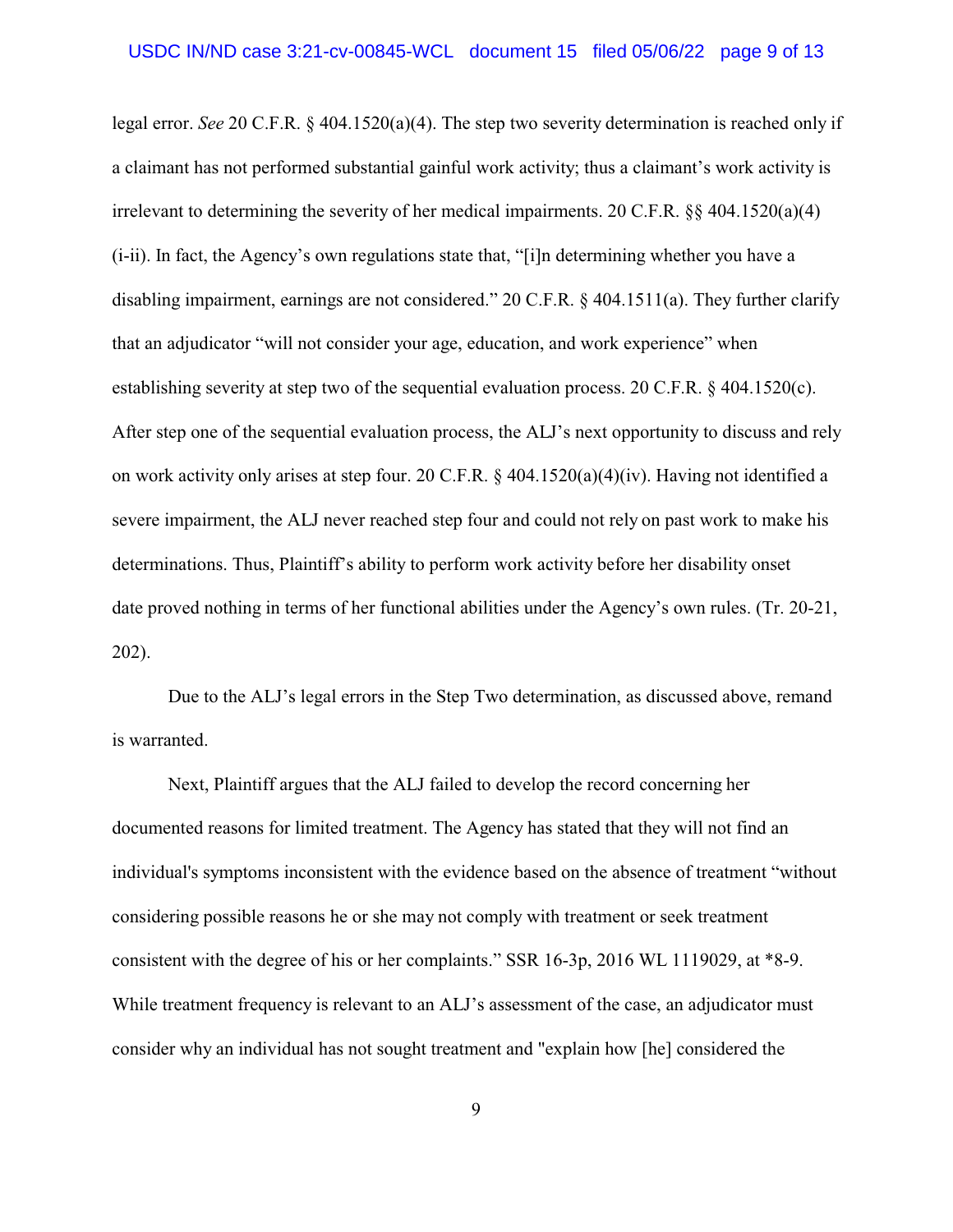individual's reasons." *Id*. Here, the ALJ purportedly gave "special attention" to the duration of Plaintiff's medical conditions and the frequency with which she sought treatment, but concluded that the evidence did not establish that any impairments "limited the claimant's ability to perform work activities over 12 continuous months". (Tr. 16). The ALJ also failed to consider the established reasons why Plaintiff had not pursued more frequent treatment for her impairments.

The Agency admits that they have relied on a dearth of evidence in deciding this claim in spite of Plaintiff's documented and unfortunate circumstance of being unable to afford health insurance. This is a violation of long-standing Agency policy, which precludes an ALJ from relying on a lack of evidence to find that an individual was not as limited as they alleged when there was good cause for their lack of treatment. The inability to afford medical insurance would certainly impact an individual's ability to pursue medical treatment, even if they experienced disabling symptoms.

The Agency's reference to Plaintiff's sparse medical treatment when she was without insurance is meaningless. It is not unreasonable that Plaintiff would find a way to see a physician at some point; but her ability to attend one medical appointment does not mean she was able to pursue a host of medical services. This one visit was evidence of Plaintiff doing the most she could to help herself with the limited resource available to her. The ALJ had an opportunity to develop the evidence - something that Plaintiff was not able to do for herself - but he chose not to.

Under SSR 16-3p, the Agency recognizes a variety of situations where a claimant's failure to follow or pursue treatment may be acceptable. Had the ALJ properly applied SSR 16-3p, the ALJ would have recognized that Plaintiff's treatment frequency might not be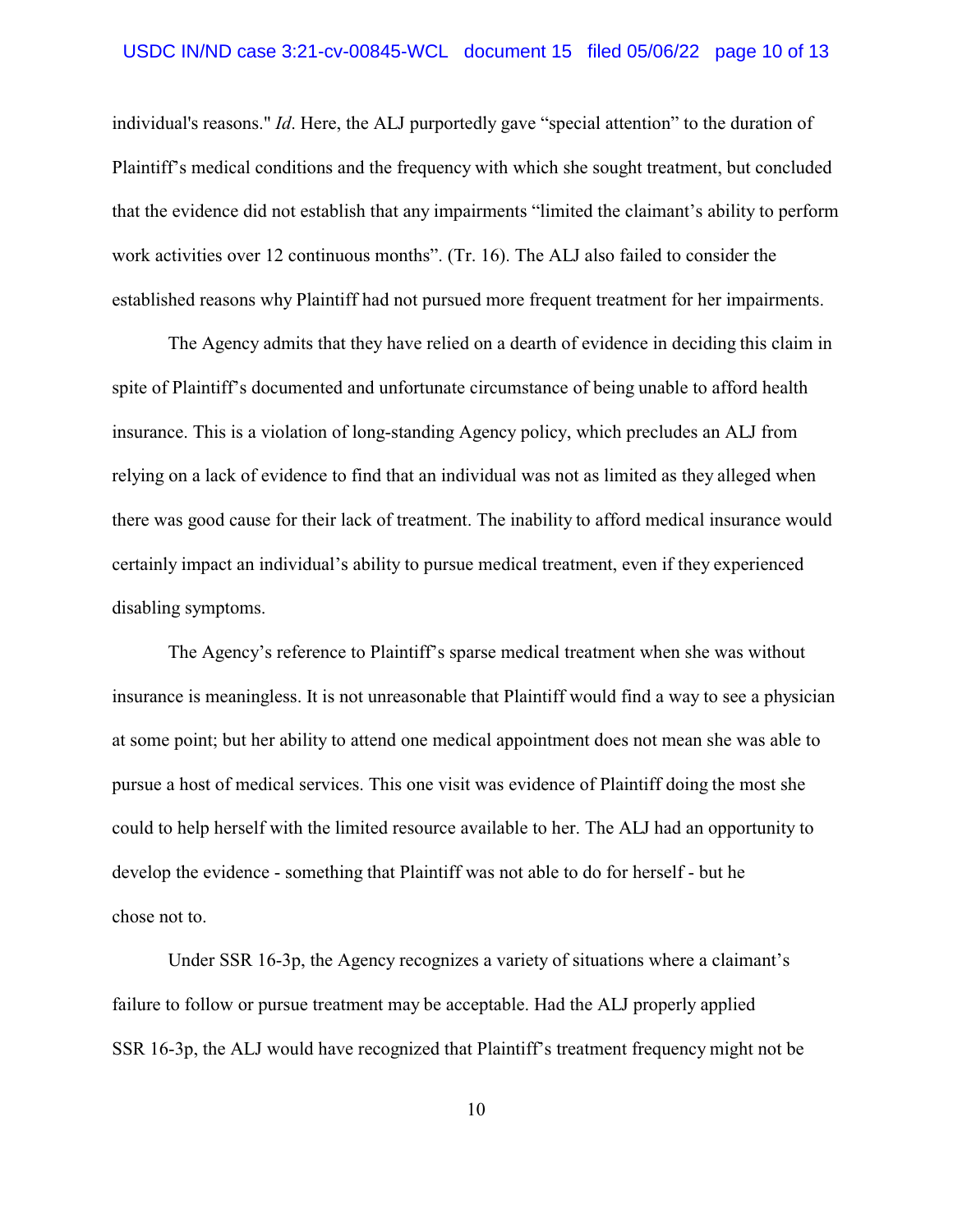consistent with the degree of limitations she experienced due to one of the following:

- An individual may not be able to afford treatment and may not have access to free or low-cost medical services.
- Due to various limitations (such as language or mental limitations), an individual may not understand the appropriate treatment for or the need for consistent treatment of his or her impairment.

*See* SSR 16-3p, 2016 WL 1119029, at \*9.

As is true of most disability claimants, Plaintiff had been out of work since the alleged onset date of October 31, 2019. (Tr. 14, 202, 282). She testified that she was kept under her former employer's medical coverage for only 6 months after leaving work, through April 2020. (Tr. 34). Since that time she was unable to afford private insurance and she was not covered by that of her spouse. *Id*. Accordingly, Plaintiff's medical treatments were significantly truncated since April 2020. Consistent with her testimony, it appears that Plaintiff was only able to attend two medical appointments since losing her insurance: once in June 2020 for cancer surveillance (Tr. 806-809) and once in January 2021 for objective testing to ensure her cancer had not returned. (Tr. 774-777). Plaintiff was only able attend appointments related to her potentially terminal, recurrent illness.

The ALJ was well-aware that Plaintiff had financial limitations that prevented her from seeing doctors regularly. (Tr. 15). He was also aware that she felt she should see a doctor more often (Tr. 15), but the ALJ failed to take the steps required to make the record complete. The ALJ had a duty to "fully and fairly develop the facts" relative to Plaintiff's claim for benefits. *See Sims v. Apfel*, 530 U.S. 103, 111 (2000) (requiring ALJs to "investigate the facts and develop the arguments both for and against granting benefits"); *see also Warren v. Colvin*, 565 F. App'x 540, 544 (7th Cir. 2014)(concluding that ALJ's have a duty to develop a full and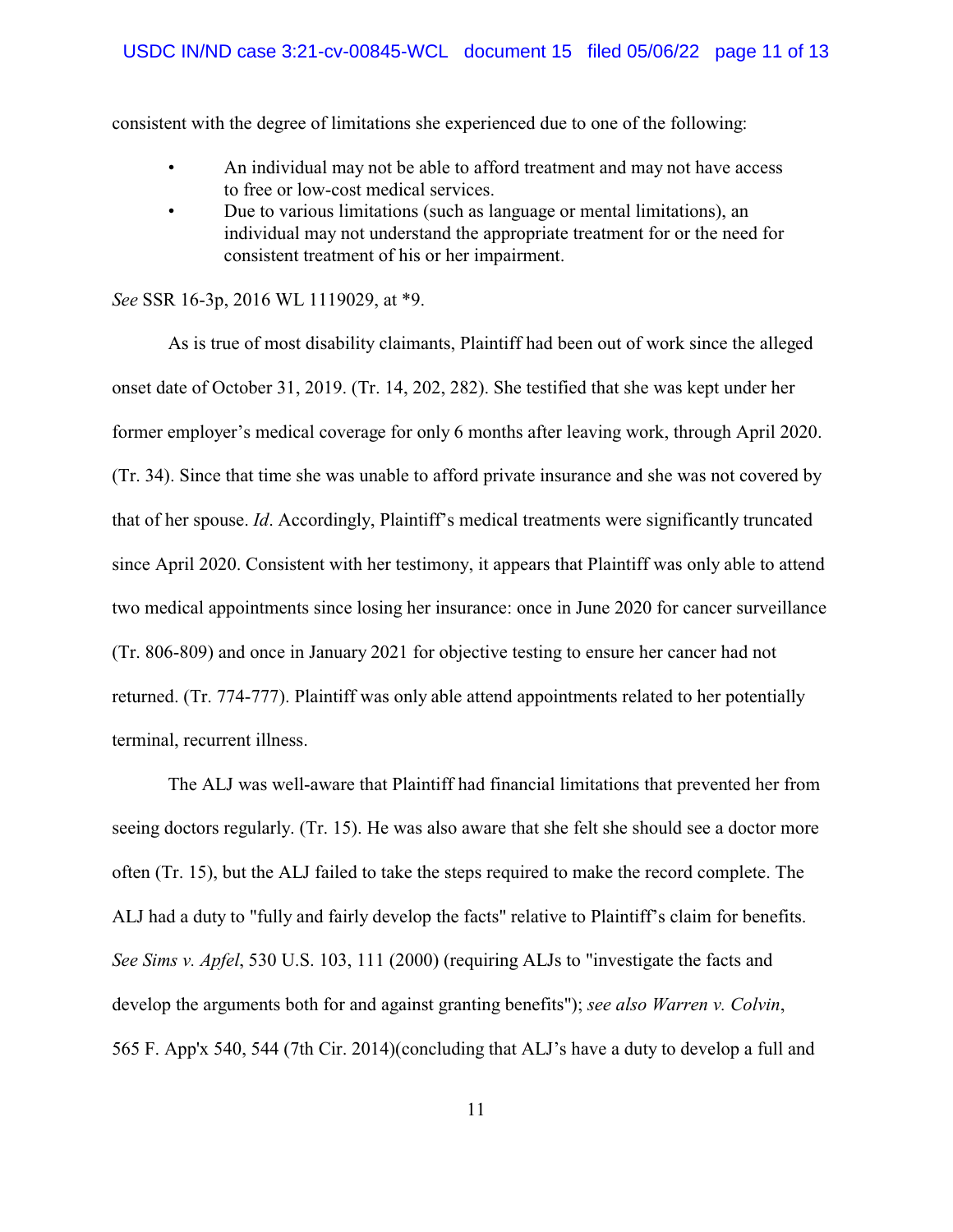fair record, especially when a "gap in the medical evidence is significant and prejudicial").

Because Plaintiff had been without medical insurance, there was no way for the ALJ to conclusively know that Plaintiff did not have any impairment that lasted 12 months or more because there was no medical evidence available after June 2020 other than reports from radiologic testing. Plaintiff's uninsured status created a gap in the medical evidence that made it nearly impossible to know whether her impairments were still disabling 12 months or more after her alleged onset date. Thus, the ALJ's conclusions were based on an under-developed record.

The ALJ should have sought additional medical evidence in this case due to Plaintiff's inability to obtain medical treatment on her own. The ALJ could have sent Plaintiff for a consultative examination. *See* 20 C.F.R. §§ 404.1512(b)(2); 404.1517 (empowering the ALJ to order appropriate consultative examinations and tests to more fully develop the record evidence). Such an exam could have definitively determined what residual limitations Plaintiff was experiencing at a point at least 12 months after her alleged onset date. But the ALJ chose not obtain such information and instead rely on a lack of information. The ALJ could have sent interrogatories to or requested testimony from a medical expert. *See* SSR 17-2p, 2017 WL 3928306, at \* 3; *see also* Hearing, Appeals and Litigation Law Manual (HALLEX) I-2-5-32 (authorizing medical expert testimony); HALLEX I-2-5-30 (C) (authorizing medical expert interrogatories). A medical expert could, at the very least, have provided information about Plaintiff's expected abilities and limitations after multiple surgeries for recurrent cancer. In failing to comply with the regulations or develop the record, the ALJ's decision was based on legal error and remand is required.

Plaintiff has also raised the constitutional issue of whether the ALJ was properly